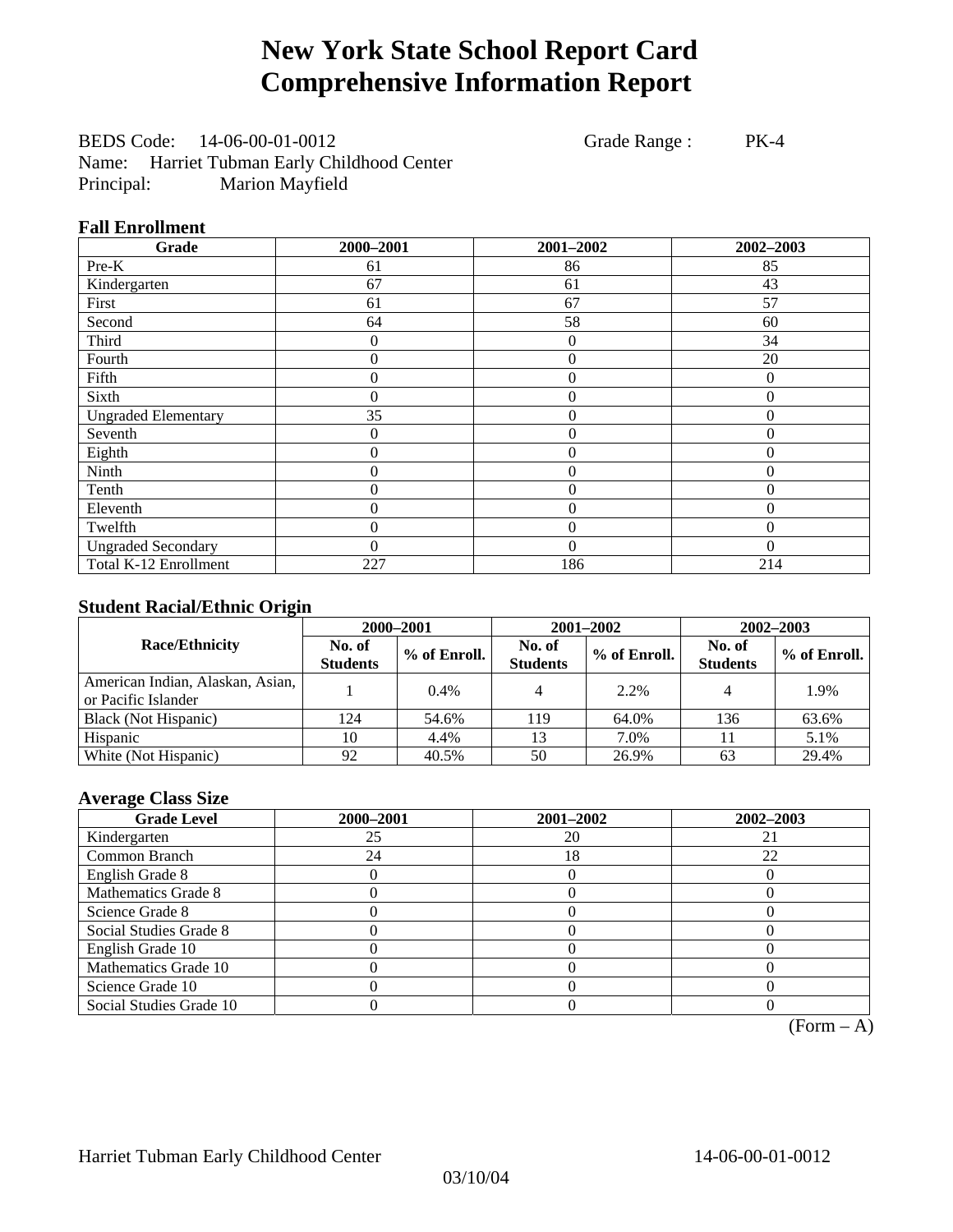#### **District Need to Resource Capacity Category**

| <b>N/RC</b> Category | <b>Description</b>                                                                                                                                                                  |
|----------------------|-------------------------------------------------------------------------------------------------------------------------------------------------------------------------------------|
|                      | This is one of the large city school districts; Buffalo, Rochester,<br>Syracuse, or Yonkers. All these districts have high student needs<br>relative to district resource capacity. |

#### **Similar School Group and Description**

| <b>Similar School Group</b> | <b>Description</b>                                                                                                                                                                                                            |
|-----------------------------|-------------------------------------------------------------------------------------------------------------------------------------------------------------------------------------------------------------------------------|
|                             | All schools in this group are elementary level schools in large cities<br>other than New York City. The schools in this group are in the<br>middle range of student needs for elementary level schools in these<br>districts. |

All schools within the same N/RC category are divided into three similar school groups defined by the percentage of students in the school who are eligible for the free-lunch program and/or who are limited English proficient (also known as English language learners).

#### **Student Demographics Used To Determine Similar Schools Group**

|                                   | 2000-2001 |         | $2001 - 2002$ |         | 2002-2003 |         |
|-----------------------------------|-----------|---------|---------------|---------|-----------|---------|
|                                   | Count     | Percent | Count         | Percent | Count     | Percent |
| <b>Limited English Proficient</b> |           | 0.0%    |               | 0.0%    |           | $0.0\%$ |
| <b>Eligible for Free Lunch</b>    | 190       | 83.7%   | 141           | 75.8%   | 175       | 81.8%   |

#### **Attendance and Suspension**

|                               | 1999-2000                 |                   | 2000-2001                 |                   | $2001 - 2002$             |                   |
|-------------------------------|---------------------------|-------------------|---------------------------|-------------------|---------------------------|-------------------|
|                               | No. of<br><b>Students</b> | $%$ of<br>Enroll. | No. of<br><b>Students</b> | $%$ of<br>Enroll. | No. of<br><b>Students</b> | $%$ of<br>Enroll. |
| <b>Annual Attendance Rate</b> |                           | 92.6%             |                           | 93.4%             |                           | 93.2%             |
| <b>Student Suspensions</b>    |                           | 0.0%              |                           | 0.0%              |                           | 0.0%              |

### **Student Socioeconomic and Stability Indicators**

#### **(Percent of Enrollment)**

|                          | 2000–2001 | $2001 - 2002$ | 2002–2003 |
|--------------------------|-----------|---------------|-----------|
| <b>Reduced Lunch</b>     | 13.2%     | $0.0\%$       | 10.8%     |
| <b>Public Assistance</b> | 81-90%    | 91-100%       | 71-80%    |
| <b>Student Stability</b> | NA        | NA            | NΑ        |

### **Staff Counts**

| Staff                                 | 2002-2003 |
|---------------------------------------|-----------|
| <b>Total Teachers</b>                 | 21        |
| <b>Total Other Professional Staff</b> |           |
| <b>Total Paraprofessionals</b>        | NΑ        |
| Teaching Out of Certification*        | NΑ        |
| Teachers with Temporary Licenses      | NА        |

\*Teaching out of certification more than on an incidental basis. Teachers with temporary licenses are also counted as teaching out of certification.

 $(Form - B)$